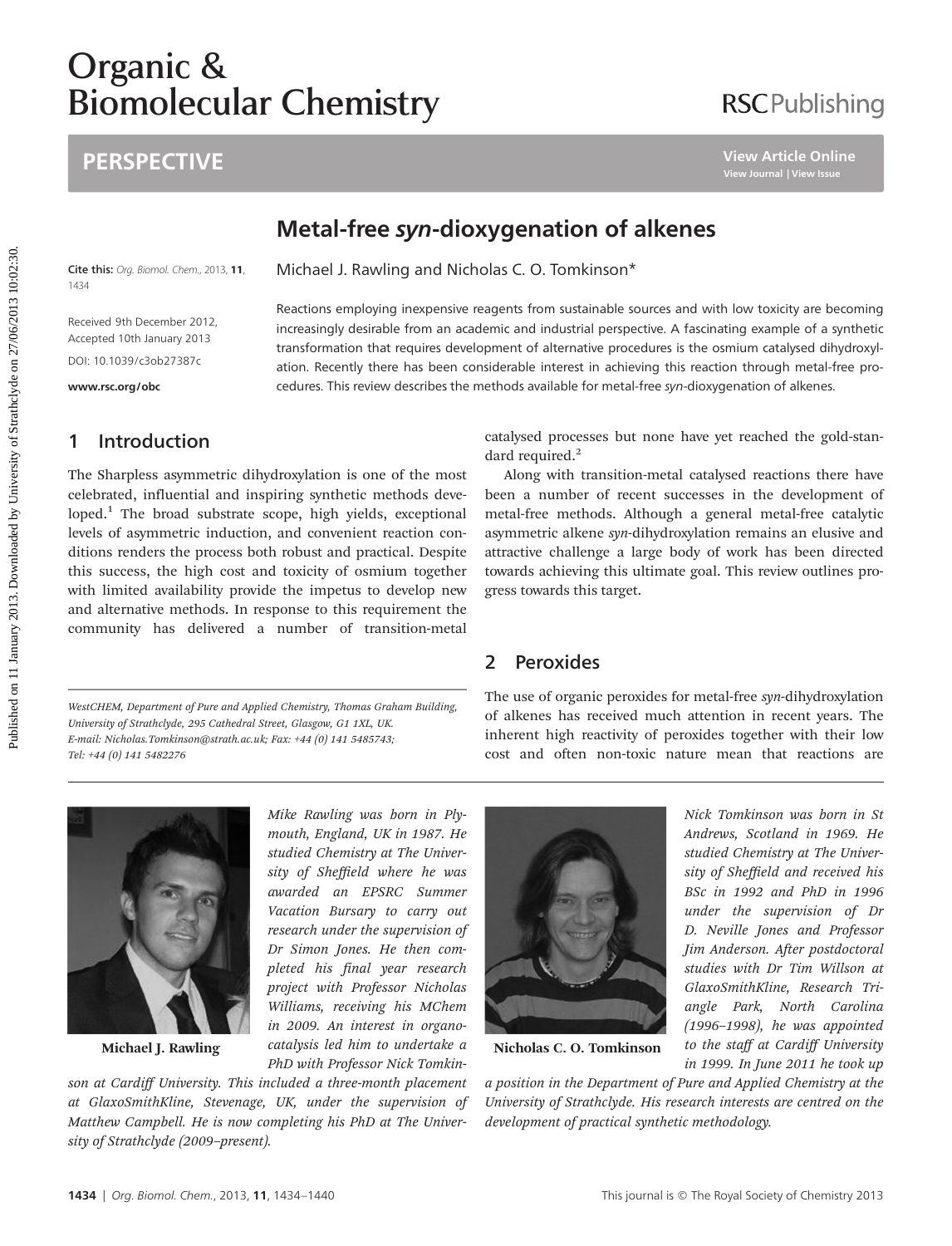frequently efficient and allow for effective procedures that do not require the use of transition-metal catalysts to be developed.

#### 2.1 Malonoyl peroxides

A promising area is the use of cyclic diacyl peroxides and in particular malonoyl peroxides.<sup>3</sup> Cyclopropyl malonoyl peroxide 3 has been shown to be an effective reagent for the syn-dihydroxylation of a series of stabilised alkenes containing a wide range of functionality (22 examples) (Scheme 1).<sup>4</sup> Treatment of an alkene with just 1.2 equivalents of peroxide 3 in the presence of 1 equivalent of water followed by basic hydrolysis leads to the corresponding syn-diol in excellent yield and very high levels of diastereoselectivity.

The proposed mechanistic course for the reaction is outlined in Scheme 2. Reaction of alkene 1 and peroxide 3 leads to 6 which undergoes ring closure, forming dioxonium 7. Hydrolysis with the molecule of water necessary for reaction gives observed ester 9. Basic hydrolysis of 9 affords diol 4 (86%) and diacid 10, which can be recovered and converted into peroxide 3 in one simple synthetic step.

In a related study it was shown that the overall rate of this reaction could be controlled through modification of the peroxide structure.<sup>5</sup> Although these reactions proceed with lower yield and stereoselectivity than reaction with cyclopropyl malonoyl peroxide 3 the ability to control the overall rate of reaction could have important implications in the development of a catalytic procedure.<sup>6</sup>

## 2.2 Phthaloyl peroxides

In a series of largely neglected reports, $7$  Greene showed that trans-stilbene 1 reacted with phthaloyl peroxide 11 to give two dioxygenated products 12 and 13 in a 1 : 3 ratio. Alkaline hydrolysis of 12 and 13 leads to (±)-hydrobenzoin 4 (Scheme 3).<sup>8</sup> Significantly, this syn-dihydroxylation was shown to be stereospecific for the reaction of both cis- and trans-stilbene providing a powerful piece of synthetic methodology.

Greene did not develop this methodology further, presumably because of the explosive nature of the phthaloyl peroxide 11. Siegel realised the potential of this method and recently reported on the improved reactivity of 3,4-dichlorophthaloyl peroxide 14 (20 examples) (Scheme 4).<sup>9</sup>

The reaction was simple to perform although elevated temperatures of 80 °C were required and 14 showed similar instability to 11. 3,4-Dichlorophthaloyl peroxide 14 was shown to dihydroxylate a range of nucleophilic alkenes containing a



**Scheme 1** Cyclopropyl malonoyl peroxide 3 mediated dihydroxylation.  $(Scheme 5).<sup>11</sup>$ 

![](_page_1_Figure_12.jpeg)

Scheme 2 Proposed pathway for the cyclopropyl malonoyl peroxide mediated dihydroxylation of stilbene.

![](_page_1_Figure_14.jpeg)

Scheme 3 Phthaloyl peroxide dioxygenation of stilbene 1.

![](_page_1_Figure_16.jpeg)

Scheme 4 3,4-Dichlorophthaloyl peroxide 14 dihydroxylation of alkenes.

variety of functionality with good diastereoselectivity. The reactions were frequently lower yielding and exhibited poorer diastereoselectivity when compared to cyclopropyl malonoyl peroxide 3 although the reaction of selected challenging aliphatic substrates was described.

#### 2.3 Oxone

It is well established that Oxone is an effective reagent for the dihydroxylation of alkenes with  $anti-selectivity$ <sup>10</sup> De Kimpe and co-workers have described an unprecedented example of Oxone mediated syn-dioxygenation of mollugin 15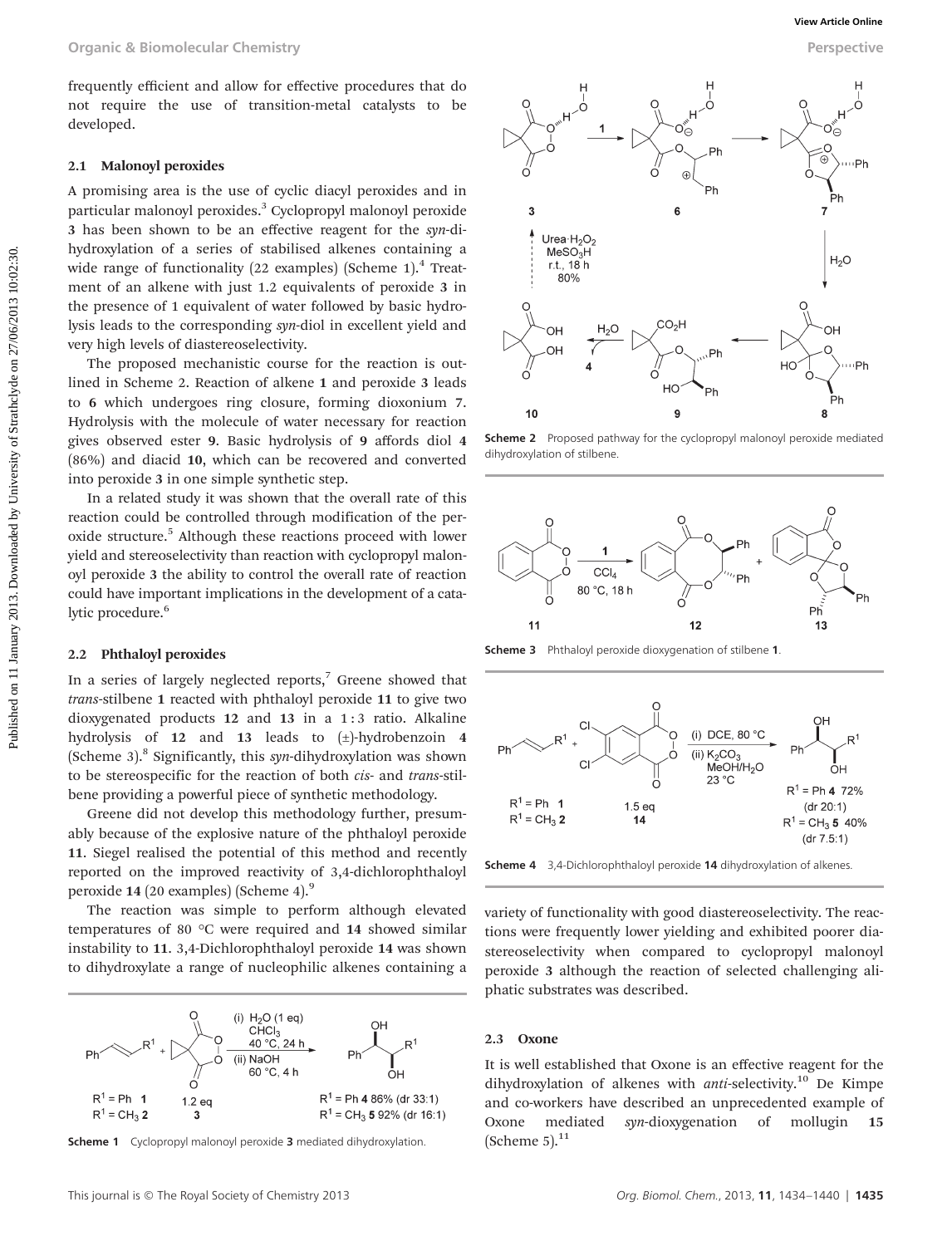![](_page_2_Figure_1.jpeg)

Under specific conditions, mollugin 15 reacts with Oxone to produce cis-3,4-dihydroxymollugin acetonide 16 (48%) preferentially over the trans isomer. Protection of the phenol group in 15 prior to reaction leads to formation of the expected trans-diol illustrating that this method is highly substrate dependent. However, application of this method as a more general procedure for syn-dioxygenation presents significant opportunity.

## 3 Hypervalent iodine

Iodine reagents are attractive because of their low toxicity, ready availability and ease of handling and there have been a number of reviews on their applications in synthesis.<sup>12</sup> The use of hypervalent iodine compounds in the metal-free dioxygenation of alkenes has undergone a renaissance over recent years.

### 3.1 Achiral hypervalent iodine reagents

The first reported use of hypervalent iodine in the dioxygenation of alkenes was in 1939 when Criegee and Beucker showed that (diacetoxyiodo)arenes  $17$ , ArI(OAc)<sub>2</sub>, could be used in the syn-diacetoxylation of trans-anethole and cyclopentadiene.<sup>13</sup> In the following 50 years, analogous syn-ditosyloxylation,<sup>14</sup> syn-trifluoroacetoxylation<sup>15</sup> and syn-methoxylation/perchlorination<sup>16</sup> reactions have been described using alternative hypervalent iodine reagents 18–20 (Scheme 6).

The Woodward<sup>17</sup> and Prévost<sup>18</sup> reactions represent established methods for the syn- and anti-dihydroxylation of

![](_page_2_Figure_8.jpeg)

**Scheme 6** Early examples of hypervalent iodine reagents in the dioxygenation of alkenes.

![](_page_2_Figure_12.jpeg)

Scheme 7 Hypervalent iodine mediated Woodward–Prévost dihydroxylation.

alkenes respectively. A major drawback of these transformations is the requirement for a stoichiometric amount of silver salt. A synthetically useful alternative for syn-dihydroxylation was reported by Sudalai and co-workers in 2005<sup>19</sup> using NaIO<sub>4</sub> as the oxidant (Scheme 7). Reaction of an alkene 25 with catalytic amounts of lithium bromide using sodium periodate or (diacetoxyiodo)benzene as the oxidant in wet acetic acid gives the syn-diol 26 in high yield after basic hydrolysis (21 examples).

Mechanistically it was proposed that  $Br<sub>2</sub>$ , generated in situ by oxidation of lithium bromide, brings about the bromoacetoxylation of alkenes via bromonium ion 27 to give the trans-1,2-bromoacetate derivative 28. Intramolecular cyclisation gives 1,3-dioxolan-2-yl cation 29, which is hydrolysed  $(H<sub>2</sub>O)$  to give syn-hydroxy acetate 30 (Scheme 8). Interestingly, reaction in dry acetic acid leads to the trans-diacetate 31.

The reaction works well for electron rich and electron deficient alkenes (21 examples), leading to the corresponding syn-diols in excellent yield and good diastereoselectivity. The reaction is simple to perform and all reagents are commercially available but the elevated reaction temperature (95  $\degree$ C) and the solvent (acetic acid) mean the process is not suitable for more sensitive substrates.

Further improvement to this protocol was reported by Li and co-workers who addressed the issue of high temperature by employing  $PhI(OAc)_2$  in the presence of  $BF_3 \cdot OEt_2$ <sup>20</sup> resulting in a scalable, convenient and practical procedure for the

![](_page_2_Figure_18.jpeg)

Scheme 8 Proposed catalytic cycle for hypervalent iodine mediated Woodward–Prévost dihydroxylation.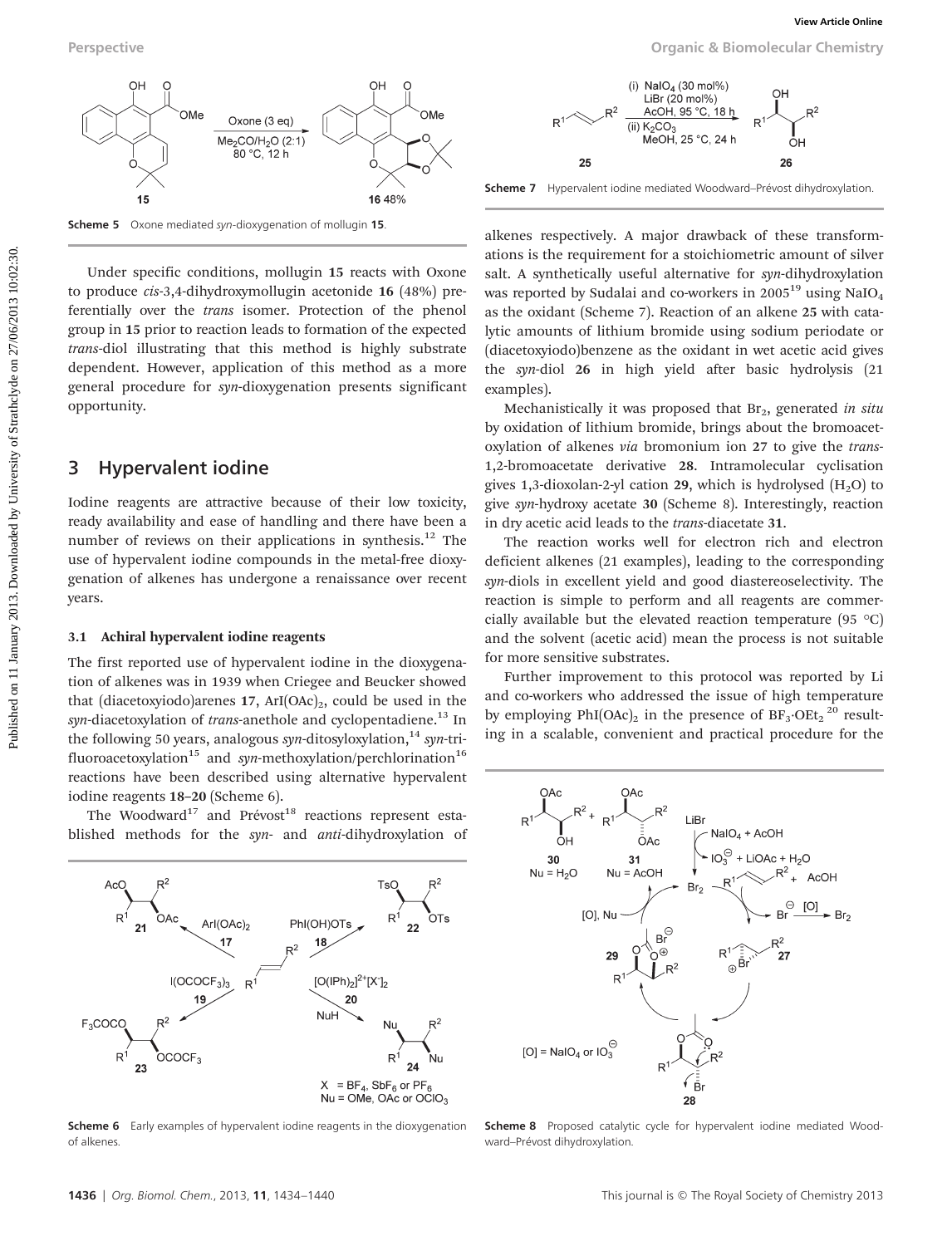![](_page_3_Figure_1.jpeg)

**Scheme 9** BF<sub>3</sub>·OEt<sub>2</sub> catalysed diacetoxylation of alkenes with PhI(OAc)<sub>2</sub>.

![](_page_3_Figure_3.jpeg)

**Scheme 10** Selective functionalisation of amines with PhI(OAc)<sub>2</sub>.

![](_page_3_Figure_5.jpeg)

Scheme 11 Alkene dihydroxylation using PhI(OCOCF<sub>3</sub>)<sub>2</sub>

diastereoselective syn-diacetoxylation of alkenes (19 examples). Interestingly, the reaction was also effective for electron deficient alkenes. For example, ethyl cinnamate 32 gave the syn-dioxygenation product 33 in 97% yield and >19:1 diastereoselectivity (Scheme 9).

The reaction proved general for a range of alkenes producing the corresponding syn-diacetates in good to excellent yield and diastereoselectivity when wet acetic acid was used as the solvent. It was proposed that  $BF_3 \cdot OEt_2$  activated PhI(OAc)<sub>2</sub> through a Lewis acid coordination pathway. However,  $Gade^{21}$ demonstrated that protons can catalyse dioxygenations when using  $PhI(OAc)_{2}$  as the oxidant, so it is also possible that a strong Brønsted acid produced by the  $BF_3 \cdot OEt_2/ACOH$  could also be responsible for catalysis. The possibility of preparing the anti-diacetate by performing the reaction in a mixture of AcOH–Ac2O further enhances the appeal of this reaction sequence.

An interesting extension to the use of (diacetoxyiodo) benzene in the syn-dioxygenation of alkenes comes from the reaction of amines (12 examples).<sup>22</sup> For example,  $PhI(OAc)_{2}$ mediated oxidation of N-phenylpiperidine 34 gives the corresponding enamine 35 which is dioxygenated in situ to give 36 in 42% yield (Scheme 10). Although 2.2 equivalents of oxidant are required, the potential to expand the scope of this transformation further is significant.

Celik<sup>23</sup> reported that alkene syn-dioxygenation can be achieved using the more reactive phenyliodine $(m)$  bis(trifluoroacetate) in the absence of additive or catalyst (Scheme 11). Although the examples reported were limited and functional group tolerance was not explored the overall transformation

clearly has potential for development, particularly for substrates not tolerant of the acidic Woodward–Prévost conditions described above.

### 3.2 Chiral hypervalent iodine reagents

Although there is significant precedent for the use of stoichiometric chiral hypervalent iodine reagents in synthesis, it is only recently that application of this knowledge to alkene dihydroxylation has been described. Fujita reported an asymmetric variant of the Woodward and Prévost reactions using optically active hypervalent iodine reagents  $40-43$  (Scheme 12).<sup>24,25</sup>

Reaction of alkene 44 with hypervalent iodine reagent 41 (1.2 equivalents) at −80 °C, quenching with water at −40 °C (Conditions A) gave a mixture of hydroxyacetate products 45 and 46 which were directly acetylated to give 47 (dr  $> 98:2$ , 95% ee) (Scheme 12). In an additional experiment it was shown that enantioselectivity could be switched by performing the reaction at −80 °C in the presence of TMSOAc, followed by quenching at room temperature (Conditions B) (Scheme 13).

Although the ee's observed with these reagents are lower than would be expected by contemporary standards, the ability to alter both stereoselectivity and enantioselectivity simply by altering reaction conditions is particularly exciting and bodes

![](_page_3_Figure_18.jpeg)

**Scheme 12** Enantioselective alkene dioxygenation.

![](_page_3_Figure_20.jpeg)

**Scheme 13** Switching enantioselectivity in the dihydroxylation of styrene.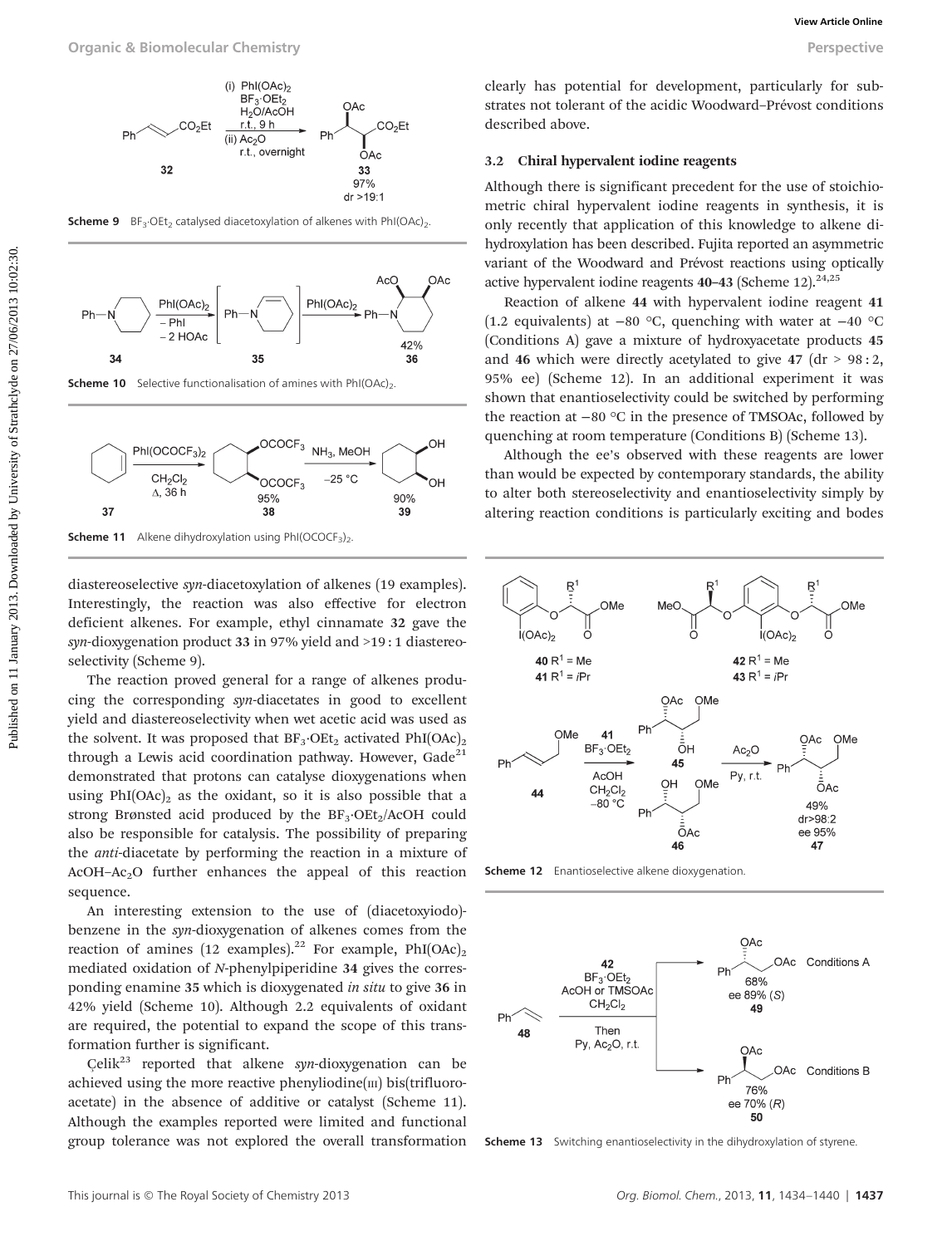well for further development in the area of alkene dioxygena-

Over recent years, a significant understanding of how to use sub-stoichiometric amounts of hypervalent iodine reagents has emerged.<sup>27</sup> This knowledge has been applied by Li and co-workers to the alkene dihydroxylation described above (Scheme 9) providing an effective organocatalytic alkene dihydroxylation.28 Treatment of an alkene 25 with 0.2 equivalents of the aryl iodide 53 in the presence of either hydrogen peroxide or mCPBA as the stoichiometric oxidant followed by direct acetylation of the product leads to 54 (Scheme 15). Although functional group tolerance was not widely explored within this work, the 25 examples reported suggest the method has outstanding potential and the development of a catalytic asymmetric protocol should soon be forthcoming.

tion using hypervalent iodine reagents.

3.3 Catalytic hypervalent iodine reagents

90% ee (Scheme 14).26

4 Selenium

further.

4.1 Selenium dioxide

Perspective Organic & Biomolecular Chemistry

![](_page_4_Figure_5.jpeg)

Scheme 16 Selenium dioxide mediated syn-diacetoxylation.

More recently Fujita has gone on to show that chiral hypervalent iodine reagent 42 can also be used in the enantioselective oxylactonisation of methyl ortho-alk-1-enylbenzoate 51 in More recent reports by Nguyen and Lee examined selenium dioxide in the dioxygenation of diene substrates to prepare both 1,2- and 1,4-diols.<sup>30</sup> Once again this methodology has not been significantly developed suggesting that oxidation reactions with selenium dioxide may have a high substrate dependence and lack of generality.

#### 4.2 Diaryl diselenide

A more general selenium-mediated dihydroxylation method was published by Tiecco in 2008. This report contained the first example of a diphenyl diselenide catalysed dihydroxylation of alkenes using ammonium persulphate or hydrogen peroxide as the stoichiometric oxidant (Scheme 17).<sup>31</sup>

It was proposed that this one-pot procedure occurred by oxidation of diphenyl diselenide 62 to perseleninic acid 64, which epoxidised the alkene substrate giving  $65. S<sub>N</sub>2$  ring-opening of 65 by a molecule of water leads to the *anti*-diol 68 (Path B).  $S_N1$ ring-opening of 65 (Path A) provided both the syn  $(67)$  and anti (68) diols. It was rationalised that hydrogen bonding between the water molecule and the hydroxyl group of intermediate 66 was responsible for the preferential syn-addition of the water molecule with selected substrates (Scheme 18). Perspective<br>
Published on 11 And Controllar Chemistro<br>
Published on 12 January 2013. Downloaded by University of Strathcline Chemistro<br>
Source: Apple 2013. The Controllar Chemistro Strathcline Controllar Chemistro<br>
Source

Despite the reaction proceeding in good yield, none of the substrates reported contained functionality suggesting the reaction may have limited scope. Further drawbacks of this method include long reaction times (up to 12 days) and the poor stereoselectivities observed. Nevertheless this represents a novel catalytic process for the syn-dihydroxylation of alkenes.

#### 4.3 Chiral diaryl diselenide

Significantly, Tiecco went on to show that use of chiral diselenide 69 in the reaction with 1-phenyl cyclohexene 59 gave the syn-diol 60 in an excellent 92% ee (Scheme 19). This is a particularly significant result in the field of dihydroxylation although substrate scope appears to be limited from the examples reported.<sup>32</sup>

![](_page_4_Figure_14.jpeg)

The use of selenium reagents in the syn-dioxygenation of alkenes was first reported by Tsutsumi and co-workers whilst they were investigating the acid-catalysed oxidation of alkenes. $29$  They described the stereoselective oxidation of cisbut-2-ene 55 and trans-but-2-ene 57 to give the diacetates 56 and 58 respectively as the major reaction products, along with small amounts of the corresponding syn-monoacetates (<5%) (Scheme 16). Although yields of the products were low, the mild conditions and high selectivity provide an excellent starting point for those wishing to develop this transformation

Scheme 15 Organocatalytic diacetoxylation of alkenes.

![](_page_4_Figure_16.jpeg)

Scheme 17 Diphenyl diselenide catalysed dihydroxylation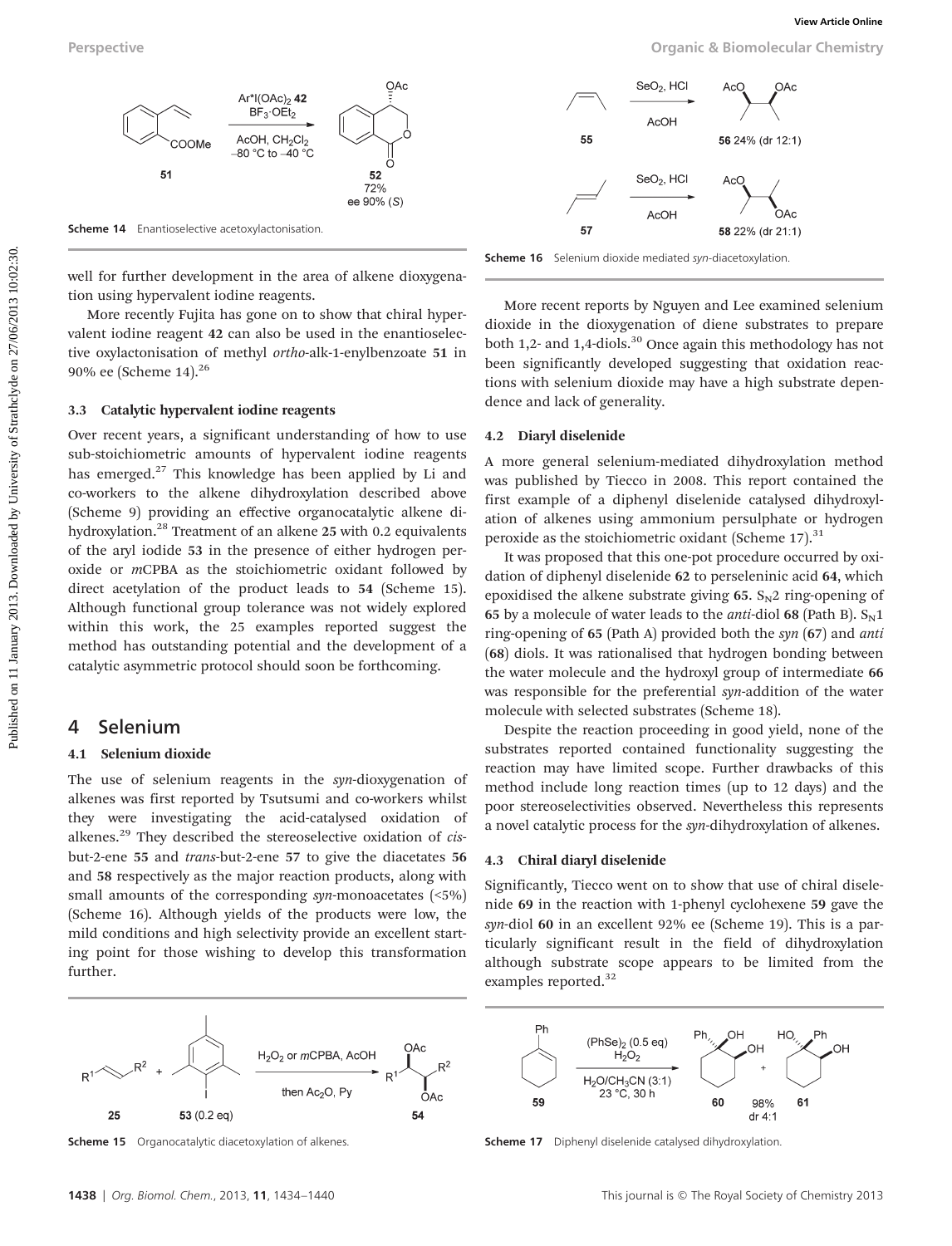![](_page_5_Figure_3.jpeg)

Scheme 18 Proposed mechanism for the diphenyl diselenide catalysed dihydroxylation.

![](_page_5_Figure_5.jpeg)

Scheme 19 Catalytic asymmetric dihydroxylation using chiral diselenide.

Organoselenium compounds clearly have great potential as convenient syn-dihydroxylation reagents but important mechanistic understanding and incorporation of functionality into substrates is required before a general protocol is established.

# 5 Sulphur

The use of sulphur in alkene syn-dihydroxylation is rare but an exciting report by Yoshida suggests that this area has potential for development. The method involves an oxidative syn-dihydroxylation mediated by electrochemically generated alkoxysulfonium ions (Scheme  $20$ ).<sup>33</sup> Five stabilised alkenes were oxidised in the presence of DMSO to give bisalkoxysulfonium ions 71 which underwent rapid hydrolysis with aqueous sodium hydroxide to afford the corresponding diols in good yield (52–86%). It was proposed that preference for synaddition arises from sulfonium ion directed attack of the second molecule of DMSO on 70 to give 71. Although electrochemical dioxygenation of alkenes has been known for some  $time<sub>1</sub><sup>34</sup>$ , this represents the first example of a direct electrochemical dihydroxylation of alkenes. Expanding the substrate

![](_page_5_Figure_10.jpeg)

Scheme 20 Electrochemical syn-dihydroxylation

scope beyond stabilised alkenes and improving diastereoselectivity would increase the significance of this work.

## 6 Conclusions

Recent years have seen a substantial amount of activity in the area of metal-free syn-dioxygenation of alkenes. This review has highlighted advances using peroxides, hypervalent iodine, selenium and sulphur as vehicles to deliver the oxygen atoms to the alkene. Whilst significant strides have been made, the bench-mark for alkene dihydroxylation, the osmium catalysed Upjohn procedure $35$  and its asymmetric version developed by Sharpless<sup>1</sup> are truly outstanding synthetic procedures that represent the gold-standard for synthetic transformations when considering scope, selectivity, yield and versatility. With such formidable precedent, it is an exciting time for the metal-free methods being developed where catalytic and asymmetric variants are starting to be described. Further understanding of mechanism, reactivity and scope will be central to advancement in this area to address the pressing needs for this pivotal and industrially relevant transformation.

# Notes and references

- 1 H. C. Kolb, M. S. VanNieuwenhze and K. B. Sharpless, Chem. Rev., 1994, 94, 2483.
- 2 For a recent review on osmium-free syn-dihydroxylation see: C. J. R. Bataille and T. J. Donohoe, Chem. Soc. Rev., 2011, 40, 114.
- 3 M. Schwarz and O. Reiser, Angew. Chem., Int. Ed., 2011, 50, 10495.
- 4 J. C. Griffith, K. M. Jones, S. Picon, M. J. Rawling, B. M. Kariuki, M. Campbell and N. C. O. Tomkinson, *J. Am.* Chem. Soc., 2010, 132, 14409.
- 5 K. M. Jones and N. C. O. Tomkinson, J. Org. Chem., 2012, 77, 921.
- 6 S. Picon, M. Rawling, M. Campbell and N. C. O. Tomkinson, Org. Lett., 2012, 14, 6250.